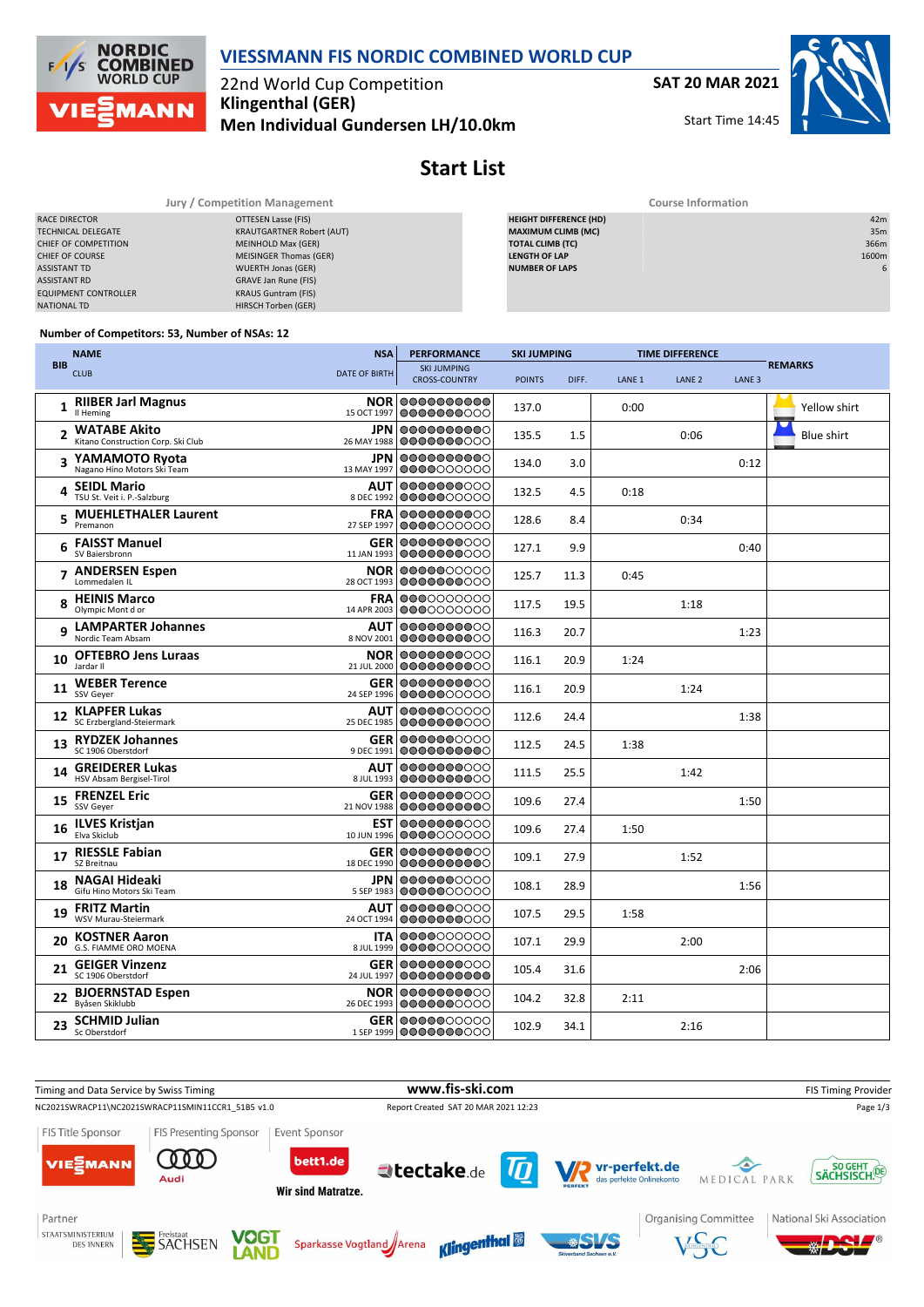

## **VIESSMANN FIS NORDIC COMBINED WORLD CUP**

22nd World Cup Competition **Klingenthal (GER) Men Individual Gundersen LH/10.0km** **SAT 20 MAR 2021**

Start Time 14:45



'®

## **Start List**

|            | <b>NAME</b>                                                   | <b>NSA</b>                | <b>PERFORMANCE</b>                               | <b>SKI JUMPING</b> |       | <b>TIME DIFFERENCE</b> |                   |                   |                         |
|------------|---------------------------------------------------------------|---------------------------|--------------------------------------------------|--------------------|-------|------------------------|-------------------|-------------------|-------------------------|
| <b>BIB</b> | <b>CLUB</b>                                                   | <b>DATE OF BIRTH</b>      | <b>SKI JUMPING</b><br><b>CROSS-COUNTRY</b>       | <b>POINTS</b>      | DIFF. | LANE <sub>1</sub>      | LANE <sub>2</sub> | LANE <sub>3</sub> | <b>REMARKS</b>          |
| 24         | WATABE Yoshito<br>Kitano Construction Corp. Ski Club          | 4 OCT 1991                | <b>JPN 0000000000</b><br>0000000000              | 101.6              | 35.4  |                        |                   | 2:22              |                         |
| 25         | <b>MACH David</b><br><b>Tsv Buchenberg</b>                    | GER<br>14 MAY 2000        | 0000000000<br>0000000000                         | 100.5              | 36.5  | 2:26                   |                   |                   |                         |
| 26         | <b>HEROLA Ilkka</b><br>Puijon Hiihtoseura                     | <b>FIN</b><br>22 JUN 1995 | 0000000000<br>0000000000                         | 97.4               | 39.6  |                        | 2:38              |                   |                         |
| 27         | <b>BRECL Gasper</b><br>Ssk Mislinja                           | <b>SLO</b>                | 0000000000<br>18 NOV 1999 0000000000             | 96.6               | 40.4  |                        |                   | 2:42              |                         |
| 28         | <b>JOEBSTL Thomas</b><br>SG Klagenfurt-Kaernten               | AUT<br>22 SEP 1995        | 0000000000<br>0000000000                         | 96.5               | 40.5  | 2:42                   |                   |                   |                         |
| 29         | <b>BORTOLAS lacopo</b>                                        | ITA<br>7 JUN 2003         | 0000000000<br>0000000000                         | 95.8               | 41.2  |                        | 2:45              |                   |                         |
| 30         | KIMURA Kodai<br>Chuo Univ.                                    | JPN<br>6 JUN 2001         | 0000000000<br>0000000000                         | 94.2               | 42.8  |                        |                   | 2:51              |                         |
| 31         | YACHI Sora<br>Waseda Univ.                                    | JPN<br>4 MAY 2000         | 0000000000<br>0000000000                         | 90.5               | 46.5  | 3:06                   |                   |                   |                         |
| 32         | <b>COSTA Samuel</b><br>G.S. FIAMME ORO MOENA                  | <b>ITA</b><br>30 NOV 1992 | 0000000000<br>0000000000                         | 90.2               | 46.8  |                        | 3:07              |                   |                         |
| 33         | <b>MUTRU Leevi</b><br>Lahti SC                                | <b>FIN</b><br>16 MAY 1995 | 0000000000<br>0000000000                         | 88.6               | 48.4  |                        |                   | 3:14              |                         |
| 34         | <b>BAUD Matteo</b><br>Olympic Mont d Or                       | <b>FRA</b><br>26 JUN 2002 | 0000000000<br>0000000000                         | 87.7               | 49.3  | 3:17                   |                   |                   |                         |
| 35         | <b>PORTYK Tomas</b><br>LSK Lomnice nad Popelkou               | <b>CZE</b><br>6 APR 1996  | 0000000000<br>0000000000                         | 86.7               | 50.3  |                        | 3:21              |                   |                         |
| 36         | <b>PAZOUT Ondrej</b><br>ASO Dukla Liberec                     | <b>CZE</b><br>1 JUL 1998  | 0000000000<br>0000000000                         | 83.8               | 53.2  |                        |                   | 3:33              | Wave: 3:30              |
| 37         | <b>GRAABAK Joergen</b><br>Byåsen IL                           | NOR<br>26 APR 1991        | 0000000000<br>0000000000                         | 83.4               | 53.6  | 3:34                   |                   |                   | Red shirt<br>Wave: 3:30 |
| 38         | <b>HIRVONEN Eero</b><br>Jyvaeskylae SC                        | <b>FIN</b><br>30 JAN 1996 | 0000000000<br>0000000000                         | 82.4               | 54.6  |                        | 3:38              |                   | Wave: 3:30              |
| 39         | <b>VRHOVNIK Vid</b><br>Ssk Velenje                            |                           | <b>SLO 000000</b> 0000<br>12 JUL 1999 0000000000 | 82.0               | 55.0  |                        |                   | 3:40              | Wave: 3:30              |
| 40         | <b>GOOD Jasper</b><br>Steamboat Springs Winter Sports Clu     | USA<br>10 MAY 1996        | 0000000000<br>0000000000                         | 81.9               | 55.1  | 3:40                   |                   |                   | Wave: 3:30              |
| 41         | <b>PARK Jeun</b>                                              | KOR<br>11 MAR 1993        | 0000000000<br>0000000000                         | 78.5               | 58.5  |                        | 3:54              |                   | Wave: 3:30              |
| 42         | <b>HAHN Martin</b><br><b>VSC Klingenthal</b>                  | GER<br>6 MAY 1997         | 0000000000<br>0000000000                         | 76.7               | 60.3  |                        |                   | 4:01              | Wave: 3:30              |
| 43         | <b>FLETCHER Taylor</b><br>Steamboat Springs Winter Sports Clu | USA<br>11 MAY 1990        | 0000000000<br>0000000000                         | 75.1               | 61.9  | 4:08                   |                   |                   | Wave: 3:30              |
|            | <b>THANNHEIMER Wendelin</b><br>Sc Oberstdorf                  | <b>GER</b><br>25 NOV 1999 | 000000000<br>0000000000                          | 73.8               | 63.2  |                        | 4:13              |                   | Wave: 3:30              |
| 45         | <b>OFTEBRO Einar Luraas</b><br>Jardar II                      | 6 AUG 1998                | NOR 0000000000<br>0000000000                     | 66.8               | 70.2  |                        |                   | 4:41              | Wave: 3:40              |
|            | <b>RETTENEGGER Stefan</b><br>TSU St. Veit im Pongau           |                           | <b>AUT 0000000000</b><br>3 FEB 2002 0000000000   | 64.4               | 72.6  | 4:50                   |                   |                   | Wave: 3:40              |
|            | 47 ORTER Philipp<br>SV Villach-Kaernten                       |                           | <b>AUT 0000000000</b><br>16 FEB 1994 0000000000  | 58.0               | 79.0  |                        | 5:16              |                   | Wave: 3:40              |
| 48         | <b>KARHUMAA Wille</b><br>Ounasyaaran Hiihtoseura              |                           | <b>FIN 0000000000</b><br>7 JUN 2000 000000000    | 56.5               | 80.5  |                        |                   | 5:22              | Wave: 3:40              |
|            | 49 TYRODE Mael<br>S.C les fourgs                              |                           | <b>FRA 0000000000</b><br>31 JUL 2000 0000000000  | 54.0               | 83.0  | 5:32                   |                   |                   | Wave: 3:40              |
| 50         | <b>VYTRVAL Jan</b><br>ASO Dukla Liberec                       | 8 MAY 1998                | <b>CZE 0000</b> 000000<br>0000000000             | 52.7               | 84.3  |                        | 5:37              |                   | Wave: 3:40              |
| 51         | <b>BURAAS Lars</b><br>Hurdal II                               |                           | NOR 0000000000<br>17 JAN 1995 000000000          | 44.9               | 92.1  |                        |                   | 6:08              | Wave: 3:40              |
| 52         | <b>BLONDEAU Gael</b><br>Ski Club mont noir                    |                           | <b>FRA 0000000000</b><br>28 DEC 2000 0000000000  | 41.9               | 95.1  | 6:20                   |                   |                   | Wave: 3:40              |



**MSL** 

Freistaat<br>SACHSEN

DES INNERN

VOGT

LAND

Sparkasse Vogtland Arena